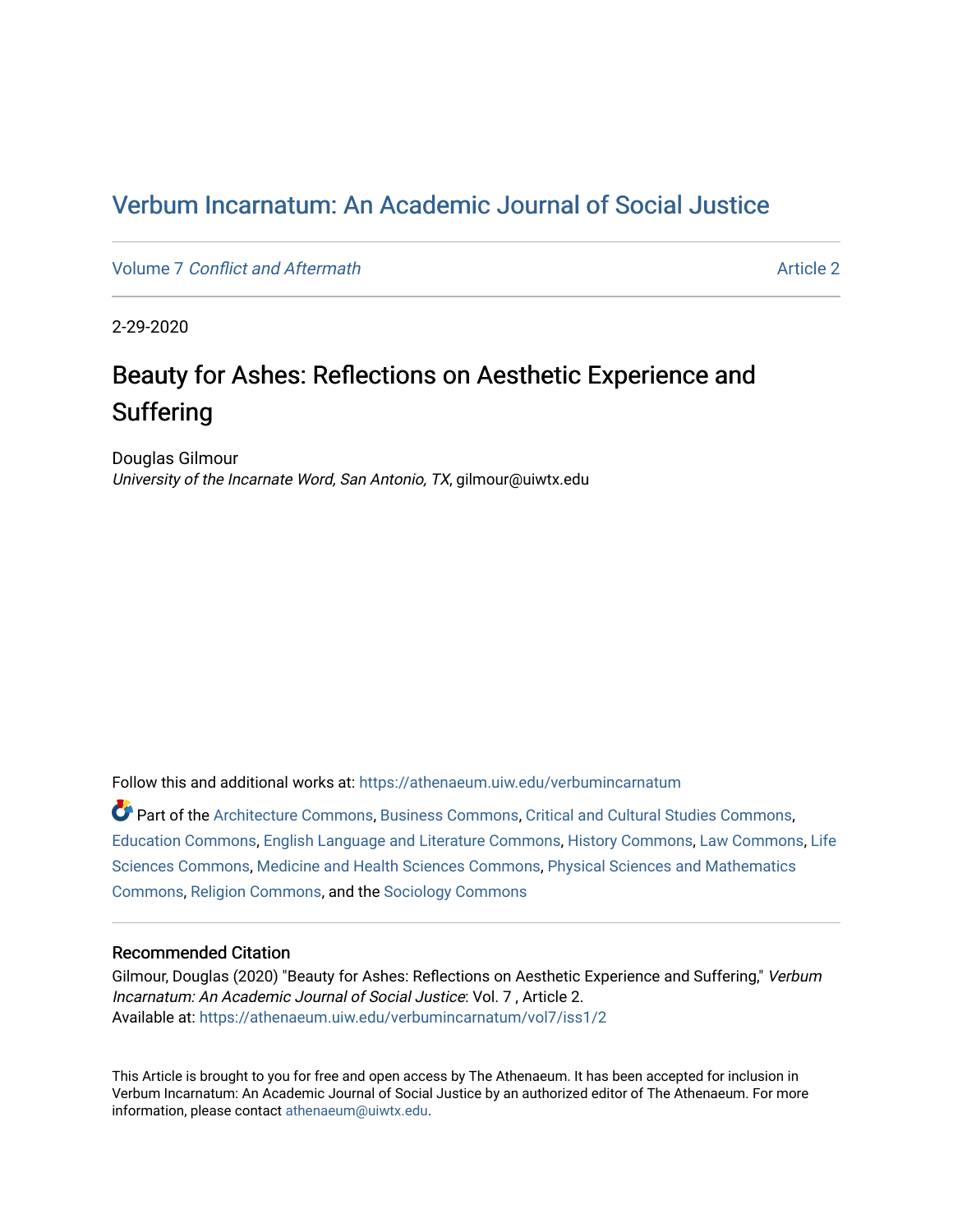### Beauty for Ashes: Reflections on Aesthetic Experience and Suffering

### Douglas Gilmour

*University of the Incarnate Word*

### **Abstract**

In this essay, I examine the relationship between aesthetic experience and suffering, and I specifically explore how and why the former can potentially serve to meliorate the severity of the latter. Of course, that art and beauty can provide a certain measure of comfort and healing to the afflicted is a universally acknowledged truth; however, the reasons why this should be so could be considered an equally universal mystery. "I feel we understand too little about the psychology of loss," writes Arthur Danto, "to understand why the creation of beauty is so fitting a way of marking it." By exploring how a number of thinkers (from philosophers to physicians to literary theorists) have viewed the relationship between aesthetic experience and suffering, I advance two theses: first, that aesthetic experience can, in fact, potentially serve to restore a measure of wholeness to an individual whose suffering has damaged or even destroyed the integrity of their personhood and second, that despite this potential benefit of aesthetic experience, the severity and uniqueness of individual suffering will always resist any endeavor to formalize attempts to treat its various manifestations.

…People have an instinct to leave flowers in a place where something terrible has happened, by the roadside where there was an accident, in front of a building where someone was shot. It's not like bringing flowers to a grave where the body has been laid to rest. Those flowers are not the same. Someone dies a horrible death and suddenly the bouquets appear. It's a desperate instinct to leave a mark of innocence on a violent wound, to mark a place where that last twitching nerve of innocence was stilled. The very first—the very first—shop to open up in the ruins of the city, during the very first days following the German occupation, perched on top of the rubble, in the snow! – was a florist's shop. Even before the abandoned half-wrecked tram that contained the first café, selling soup and ersatz  $\text{cofree}$  – there was the florist. All the foreign journalists marveled at it – such a sense of life, such fortitude, such spirit – all the drivel those journalists spluttered. Blah, blah, blah! Etcetera, etcetera, etcetera! But no one said what was surely simple and obvious: you need flowers for a grave. You need flowers for a place of violent death. Flowers were the very first thing we needed. Before bread. And long before words

– Anne Michaels, *The Winter Vault*

…To console all those who mourn in Zion, to give unto them beauty for ashes, the oil of joy for mourning, the garment of praise for the spirit of heaviness; that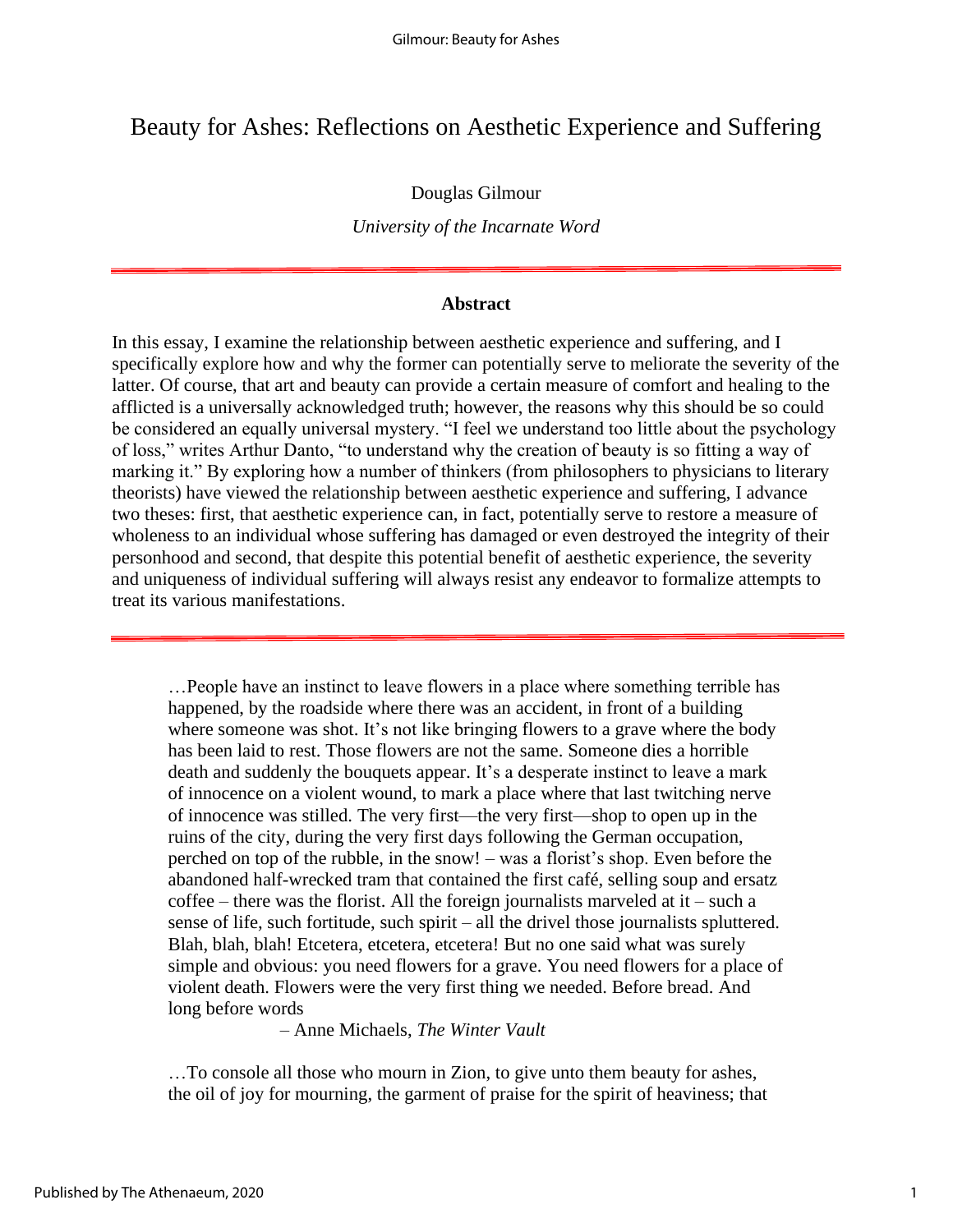they might be called trees of righteousness, the plantings of the Lord, that his name might be glorified – Isaiah 61:3

There is a balm in Gilead To make the wounded whole – Traditional African-American Spiritual

That aesthetic experience, and especially the experience of beauty, is mysteriously related to suffering is something I feel we all understand instinctively. Why else would we send flowers to the sick and bereaved, listen to special music in times of despair, seek and cultivate beauty in nature as forms of spiritual sustenance and renewal, commemorate our lost ones with beautiful ceremonies and works of art, spontaneously leave flowers, candles, and precious mementos at the public sites of tragedy and loss or stand in solitude under the stars when our hearts are heavy? When we reflect on these and countless similar examples, the interconnectedness of aesthetic experience and suffering seems beyond dispute. And yet, though we all share, in the common fabric of experience, the affinity between suffering and beauty, few of us would be able to explain in depth why they are so intimately related, nor why we are so deeply moved by their constant conjunction in our lives. Although I have very little light to shed on this mystery, I do want to offer some tentative reflections on the way I feel aesthetic experience (and specifically the experience of beauty) relates spiritually to suffering and why I think that the testimony of our lived experience is oftentimes the surest way of measuring the nature and value of this relationship.

In an essay on beauty and morality, the philosopher Arthur Danto provides a provocative starting point: "I feel we understand too little about the psychology of loss," he writes, "to understand why the creation of beauty is so fitting a way of marking it …. It is as though beauty

2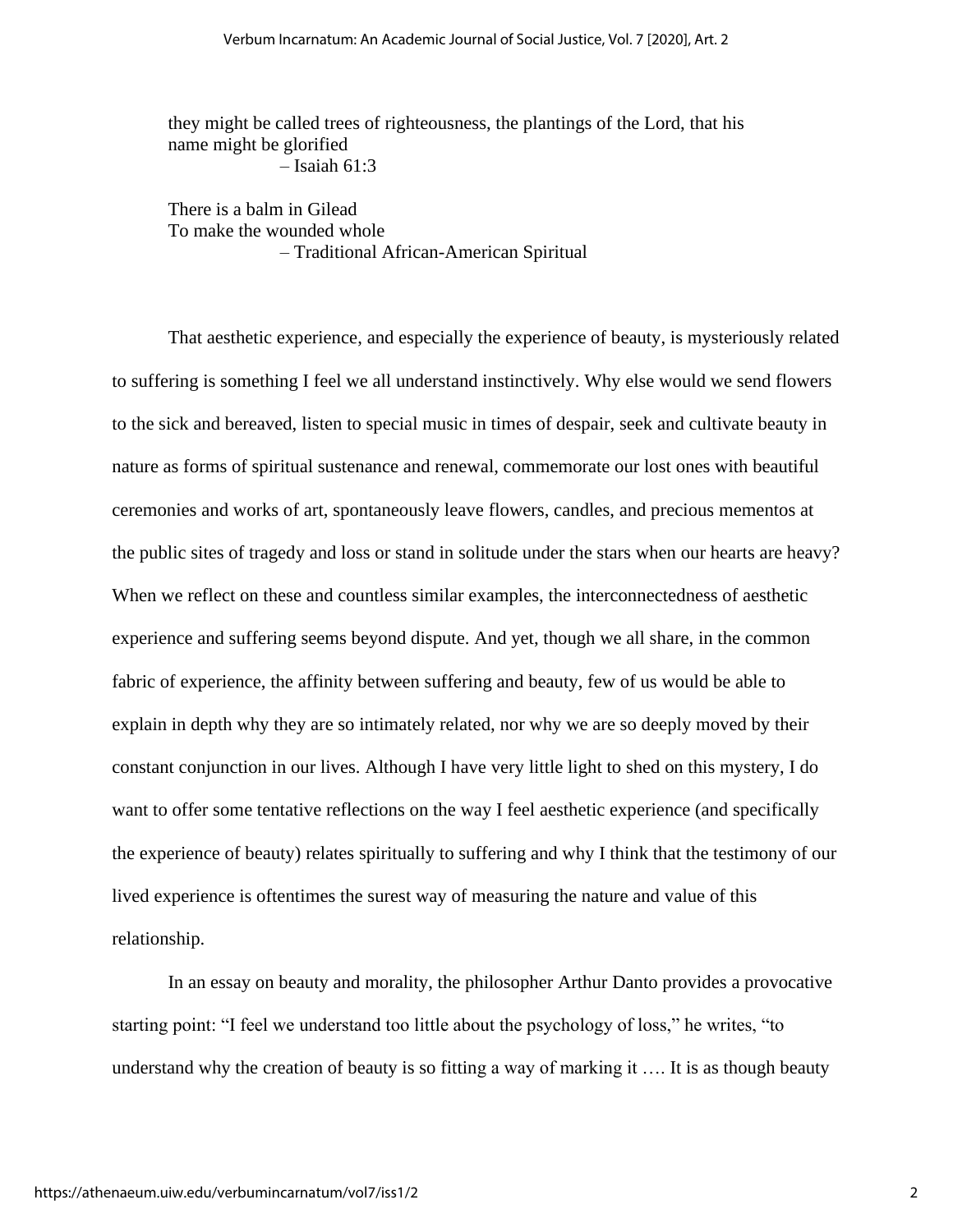#### Gilmour: Beauty for Ashes

were a kind of catalyst, transforming raw grief into tranquil sadness, almost, one might say, by putting the loss into a certain philosophical perspective."<sup>1</sup> As he continues to describe this perspective, Danto speculates that the reason we find the experience of beauty at times so consoling is that it helps us recognize the universality of suffering and our shared humanity. This is why special forms of beauty, in his words, "give the bereaved a certain strength in the recognition of his or her participation in the very meaning of what it is to be human."<sup>2</sup>

Although, in the context of his main thesis, Danto's reflections on the relationship between beauty and suffering remain speculative, they are nevertheless deeply illuminating, especially with respect to the redemptive power certain works of art possess (which is the specific subject of his essay). While I would agree, however, that to experience beauty in the midst of pain or despair does make us philosophical about the fact that we are all, as the Book of Job says, "born to suffering as the sparks fly upward," I would nevertheless go beyond this and say that beauty is not merely philosophically significant but spiritually significant as well, for it plants (however unconsciously) a seed of hope in spirits otherwise bereft of hope, and it does this principally by providing us (however modestly) with something to love precisely when our powers to love and to affirm life have been radically diminished or damaged or even destroyed by suffering and affliction. The dynamics of this transformation (from despair to hope) can be clarified by reflecting more deeply on what Danto describes as "the psychology of loss" (that is, on the general ways suffering affects the human spirit), and by examining more closely the nature of beauty and our experience of it.

<sup>1</sup> Arthur Danto, *Embodied Meanings: Critical Essays and Aesthetic Meditations*, (New York: Farrar Straus Giroux, 1994), 364.

<sup>2</sup> *Ibid.*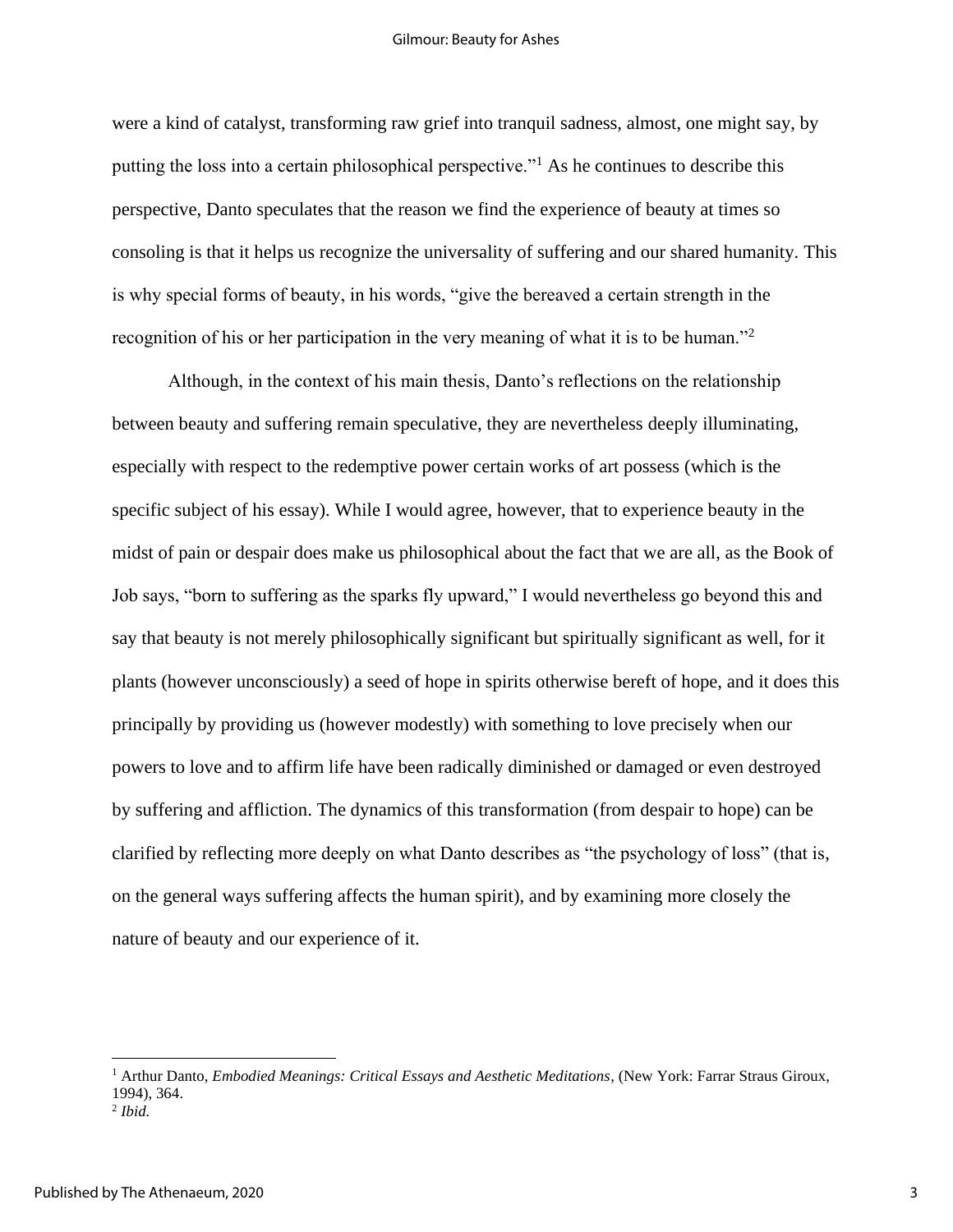While I cannot pretend to provide anything like a clinician's understanding of these dynamics, and while my analysis is certainly not designed either to reflect the enormous complexity and variability of human suffering or to minimize the importance of medicine in diagnosing its causes and meliorating its symptoms, I would nevertheless suggest (as a starting point) that one of the essential characteristics of suffering is its capacity to threaten, injure, or destroy an individual's sense of wholeness. In his penetrating study *The Nature of Suffering and the Goals of Medicine*, Eric J. Cassell captures this insight in his own definition of suffering: "Most generally," he writes, "suffering can be defined as the state of severe distress associated with events that threaten the intactness of [a] person."<sup>3</sup> For Cassell, who *is* deeply concerned about the clinical dimensions of suffering, the key concept to understand in this regard is the concept of the person, which involves not merely the body or the mind or the spirit but the dynamic unity of all three. In actuality, Cassell outlines twelve interdependent dimensions of personhood, the loss of or damage to any one of which can generate suffering. As he puts it, "all the aspects of personhood – the lived past, the family's lived past, culture and society, roles, the instrumental dimension, associations and relationships, the body, the unconscious mind, the political being, the secret life, the perceived future, and the transcendent-being dimension – are susceptible to damage or loss."<sup>4</sup>

For purposes of my thesis, Cassell's analysis is extremely helpful; yet, the most pertinent insight emerges in a section of his study entitled "The Melioration of Suffering." After discussing a number of ways personhood can be restored after it has been shattered by suffering, Cassell focuses his attention on the specific concept of transcendence. Because of its relevance to

<sup>3</sup> Eric J. Cassell, *The Nature of Suffering and the Goals of Medicine*, (Oxford: Oxford University Press, 1991), 33.

<sup>4</sup> Cassell, *Nature of Suffering*, 43.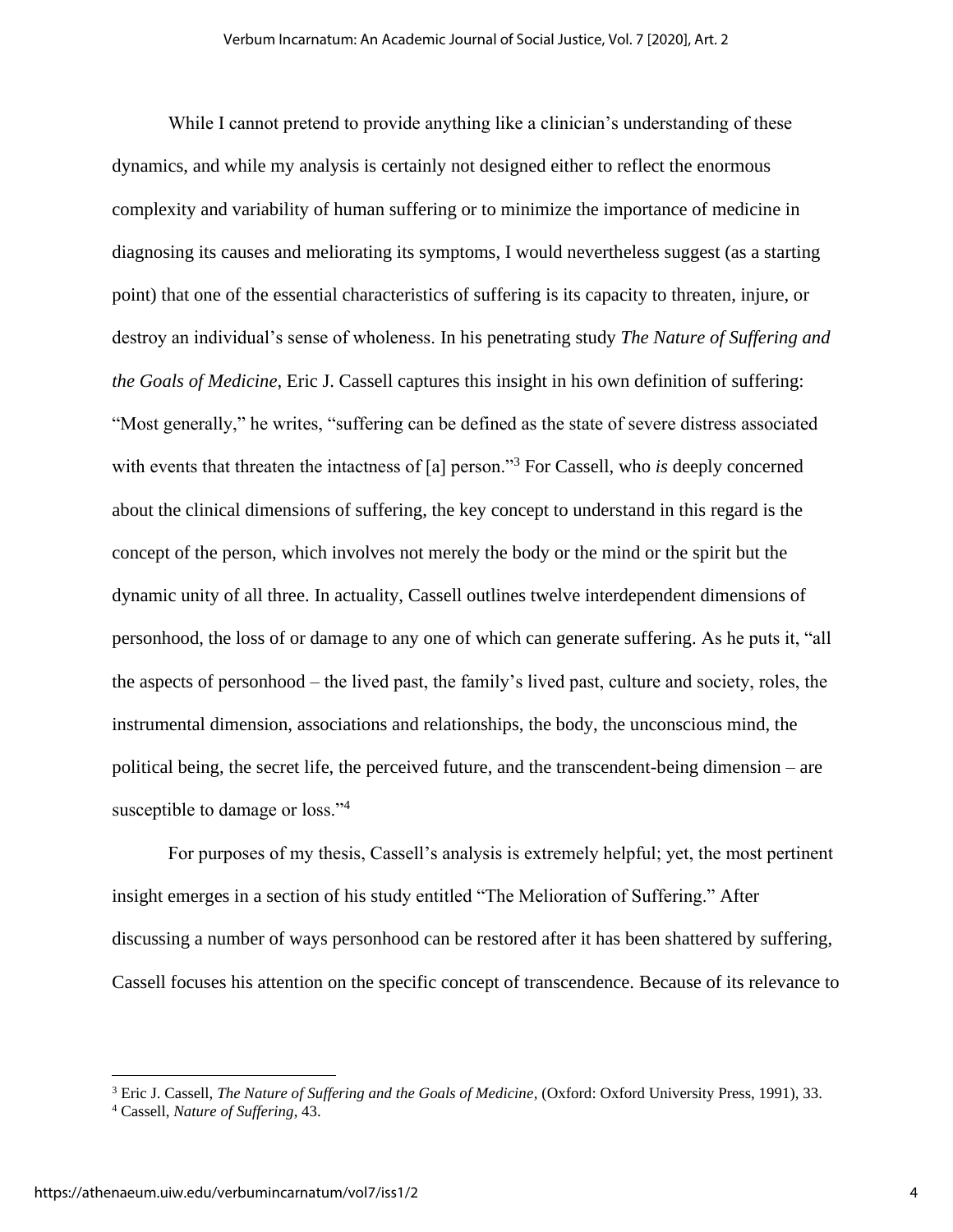what I will have to say about the experience of beauty, I quote this passage in full: "Transcendence," he writes,

is probably the most powerful way in which one is restored to wholeness after an injury to personhood. When experienced, transcendence locates the person in a far larger landscape. The sufferer is not isolated by pain but is brought closer to a transpersonal source of meaning and to the human community that shares that meaning. Such an experience need not involve religion in any formal sense; however, in its transpersonal dimension it is deeply spiritual.<sup>5</sup>

It is important to underscore one of the chief symptoms of suffering suggested by this passage, and that is the feeling of isolation that oftentimes envelopes the one who suffers. Like a wounded animal secluding itself to lick its wounds, wounded humans, too, have a natural tendency to withdraw from the world, to feel isolated and alienated from all those who do not or cannot share their suffering. When individuals experience severe trauma, for instance, as in cases of abuse or torture or atrocity, their experiences are oftentimes referred to as "unspeakable" which reflects the fact that radical suffering can initially destroy even language itself, our most important means of maintaining connection with the world. Cassell suggests, however, that to restore connections with others and with the world, to *re*-integrate the person *dis*-integrated by suffering, some form of transcendence is necessary. What I now wish to suggest, in light of Cassell's thesis, is that our experience of beauty provides one (potentially very profound) means of effecting just such a transcendence.

To understand more fully how the experience of beauty can help an individual transcend the sense of isolation created by suffering and begin the process of restoring the integrity of the

5 *Ibid.*, 45.

5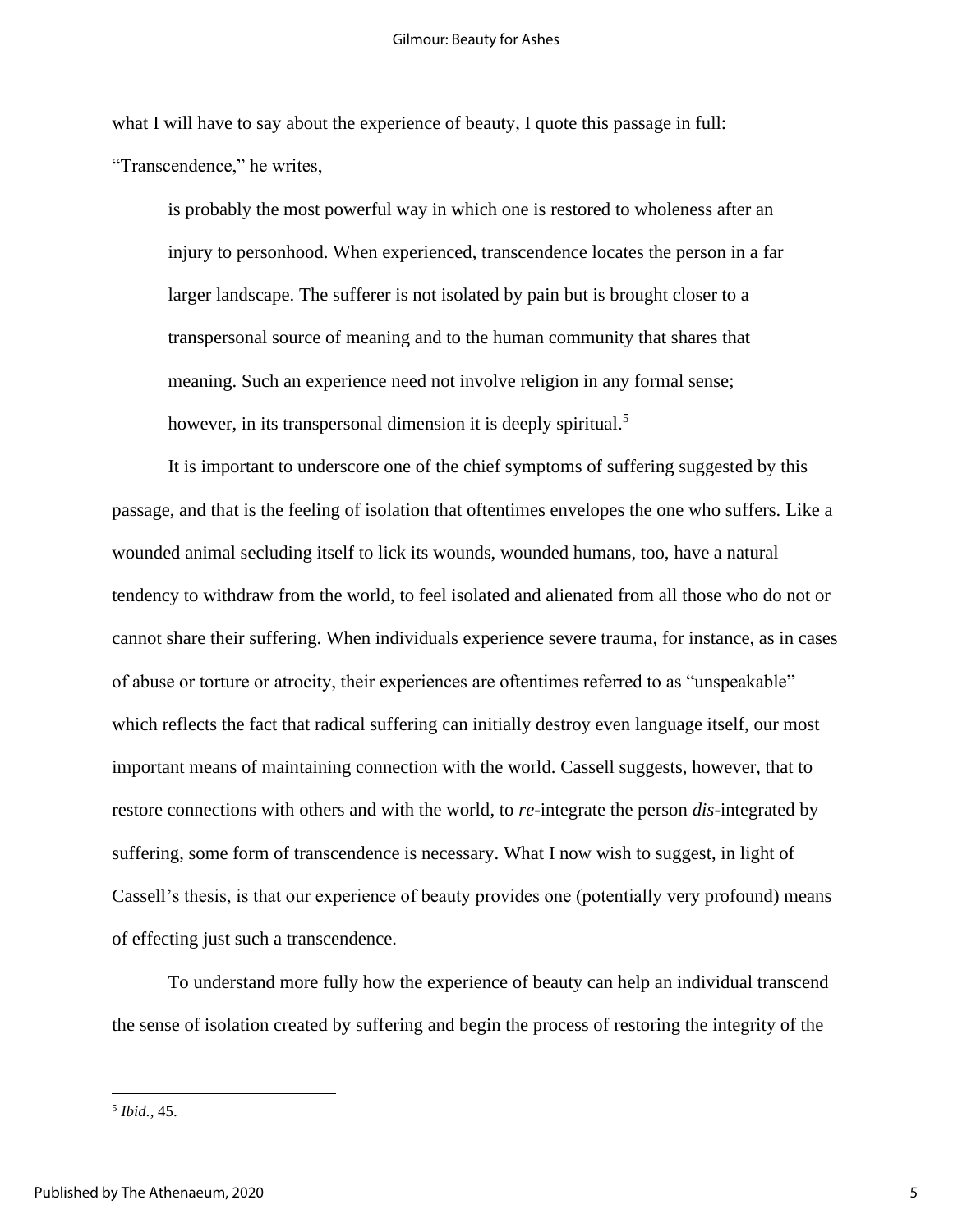self, it is important first of all to emphasize the power of beauty to draw us out of ourselves. This is what Schopenhauer almost two centuries ago (influenced as much by Buddhism and the Upanishads as by Kant) meant when he wrote that beauty "almost always succeeds in snatching us…from subjectivity, from the thralldom of the will…" so that "the storm of passions, the pressure of desire and fear, and all the miseries of willing are then at once calmed and appeased in a marvelous way."<sup>6</sup> A century later in France, Simone Weil would evoke the same theme noting that beauty requires us "to give up our imaginary position as the center …, to empty ourselves of our false divinity, to give up being the center of the world in imagination, to discern that all points in the world are equally centers and that the true center is outside the world…."<sup>7</sup>

Citing just this passage from Weil's writing in her work entitled *On Beauty and Being Just*, the contemporary philosopher Elaine Scarry introduces her own version of this insight (which is worth quoting in full): "At the moment we see something beautiful," she writes, we undergo a radical decentering…. When we come upon beautiful things…they act like small tears in the surface of the world that pull us through to some vaster space…so that…we find we are standing in a different relation to the world than we were a moment before. It is not that we cease to stand at the center of the world, for we never stood there. It is that we cease to stand even at the center of our own world. We willingly cede our ground to the [beautiful] thing that stands before us.<sup>8</sup>

<sup>6</sup> Arthur Schopenhauer, *The World as Will and Representation*, Vol. 1, trans. E.F.J. Payne, (New York: Dover Publications, Inc., 1969), 196-97.

<sup>7</sup> Simone Weil, "Love of the Order of the World," in *Waiting for God*, trans. Emma Craufurd, (New York: Harper and Row, 1951), 159.

<sup>8</sup> Elaine Scarry, *On Beauty and Being Just*, (Princeton, New Jersey: Princeton University Press, 1999), 111-12.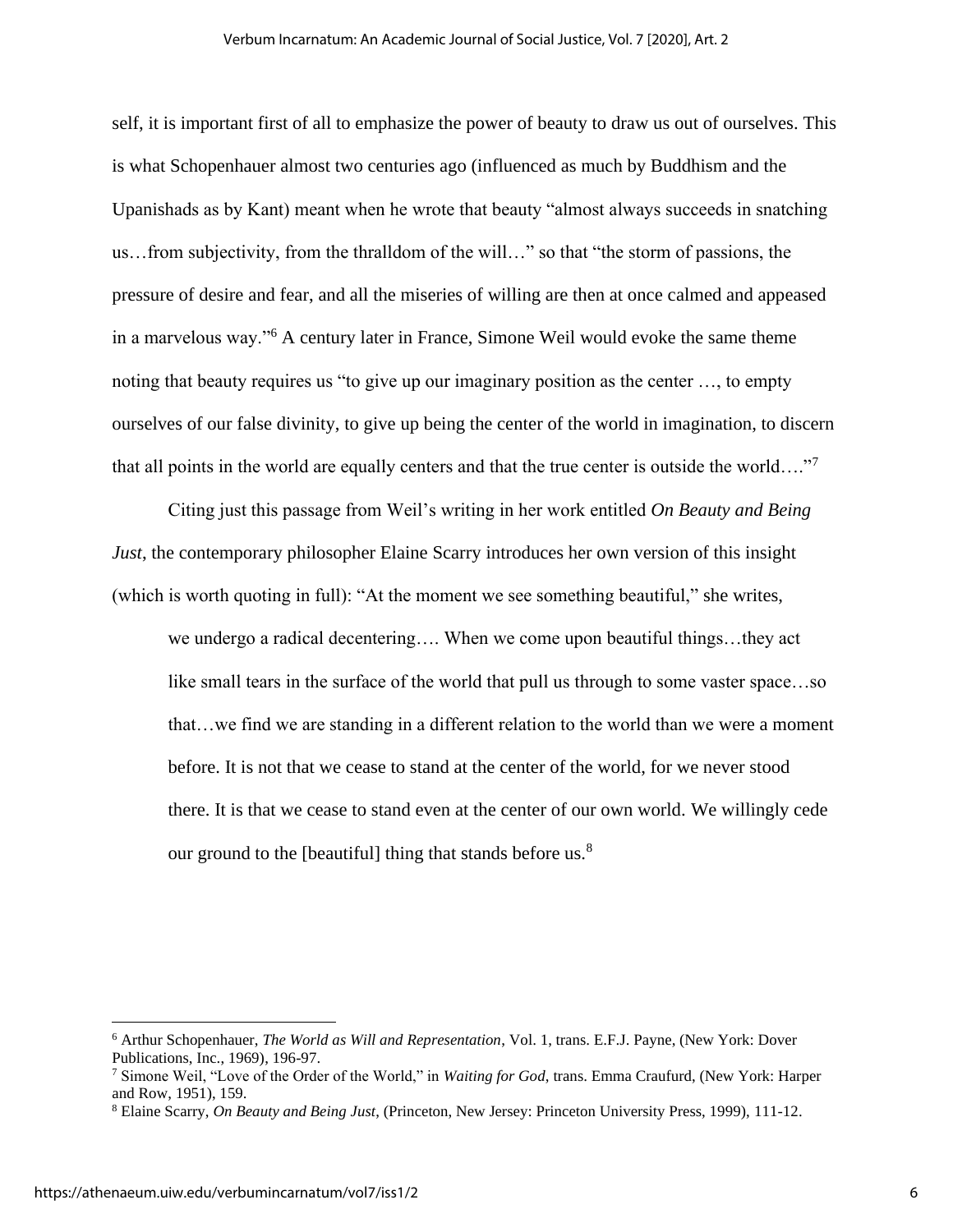Here, therefore, is how the experience of beauty can effect the type of transcendence discussed by Cassell, how beauty can help restore a wounded person to wholeness by locating him or her "in a far larger landscape."

Crispin Sartwell evokes this same theme, though from a considerably different perspective, in his study of multicultural visions of beauty called *Six Names of Beauty*. 9 Addressing the question of why it seems natural to send flowers to a funeral or to people who are experiencing loss and grief, Sartwell's insights are worth quoting in full:

Beauty always bears within it the poignancy of loss, and the cut flower is not only an occasion of visual pleasure, but a symbol of what passes.

The loss that lingers in every beautiful thing intensifies desire. Indeed, if we did not age, if things did not disintegrate, the experience of beauty would be impossible. Without loss, desire could be fulfilled at will; things would exist for us as perfect resources, always potentially available for our use. That we can lose things, that in fact we are always in the process of losing everything we have, underlies the longing with which we inhabit the world. And in that longing resides the possibility of beauty. The flowers and the music at a funeral are meant to make grief more poignant, to bring everyone into full participation with the grief, by including in it the touch of beauty....<sup>10</sup> Returning to this theme later in his book, Sartwell continues his reflections on beauty's relationship to suffering and loss:

When someone you love dies, you are in danger of having the life within you attenuated. The mourners at a funeral may lose their own will toward life; they are in danger of forgetting or renouncing desire. The flowers are there to show you what you have lost,

<sup>9</sup> Crispin Sartwell, *Six Names of Beauty* (London: Routledge, 2004). <sup>10</sup> *Ibid.*, 4.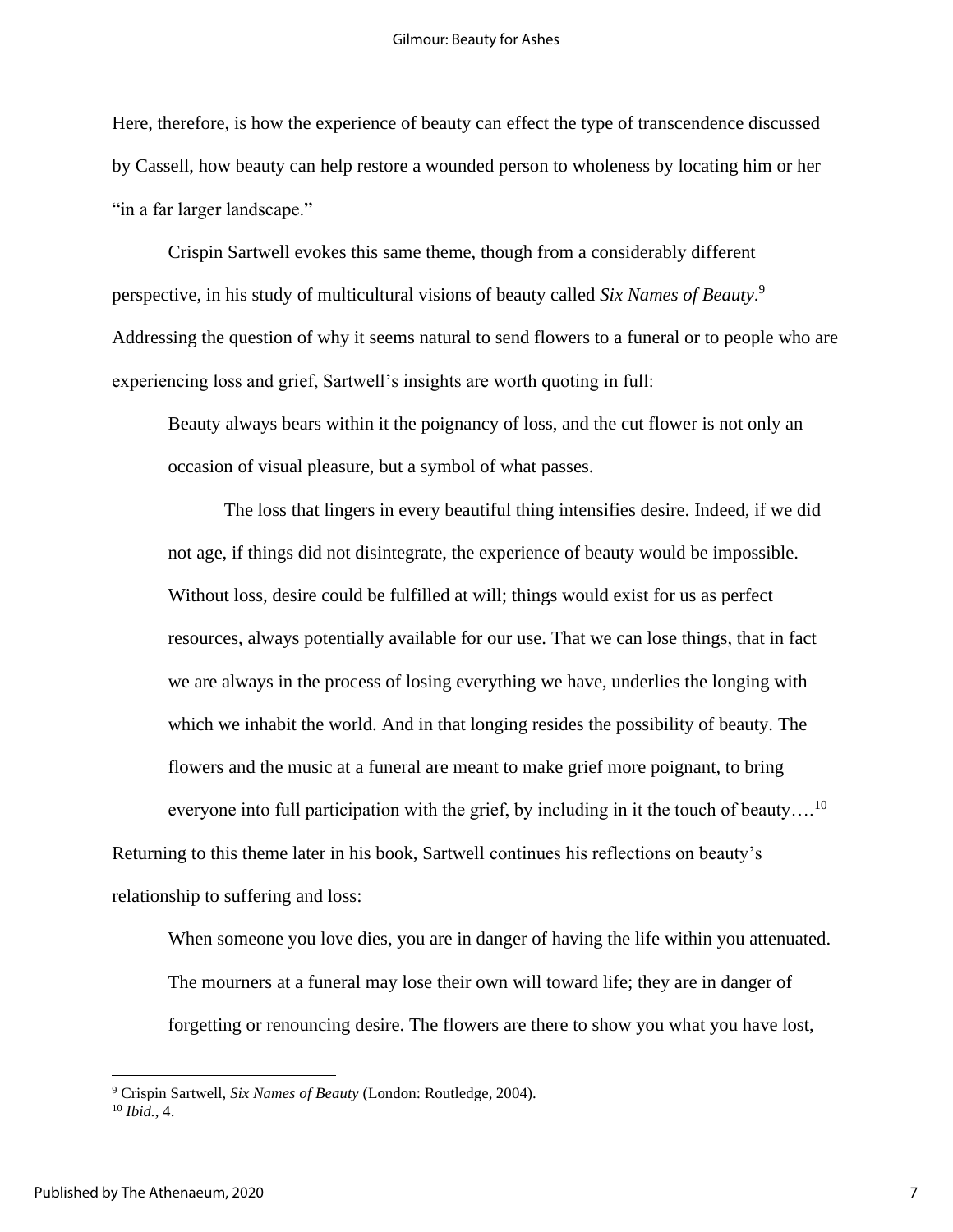what we are all always in the process of losing, but they are also there, and in some way this is the same thing, to remind you that life isn't only loss. The flowers remind us to reawaken into desire. The funeral, in its ceremonial beauty and dignity, enables our suffering and also intends to return us to life. It plays on our longing for desire itself, reminds us that we must start desiring again or relinquish the world.<sup>11</sup>

I wish to gather these tentative reflections to a close by touching briefly on the significance I feel they bear to our sense of the sacred. Most everyone would agree that suffering, in whatever form it takes, diminishes our sense of the value and meaningfulness of life, just as it threatens our capacity to love. The longing for redemption from suffering, for wholeness and health, for harmony and vitality, both individually and collectively, is truly a sacred longing, but because we can never escape suffering, we are faced with at least three distinct possibilities: we can either withdraw from the world in disgust, rejecting it as a wicked hoax; we can fill our lives with pleasurable distractions so as perhaps to postpone our confrontations with suffering for as long as possible; or we can discover ways to affirm the sacred value of life and this world despite the inevitability of suffering. Although I readily admit that it is near to impossible to see beyond the walls of suffering, what I have tried to suggest here is that beauty can sometimes open a small crack in these walls so that broader vistas and landscapes become visible as sources of healing and wholeness.

In the final analysis, I believe that our experiences of beauty are ultimately experiences of love, and this is why they are healing experiences. Love, of course, can be damaged or perverted in as many ways as beauty itself can be damaged or perverted. And though neither love nor beauty can spare us from suffering, I feel they nevertheless possess the potential to restore our

<sup>11</sup> *Ibid*., 25.